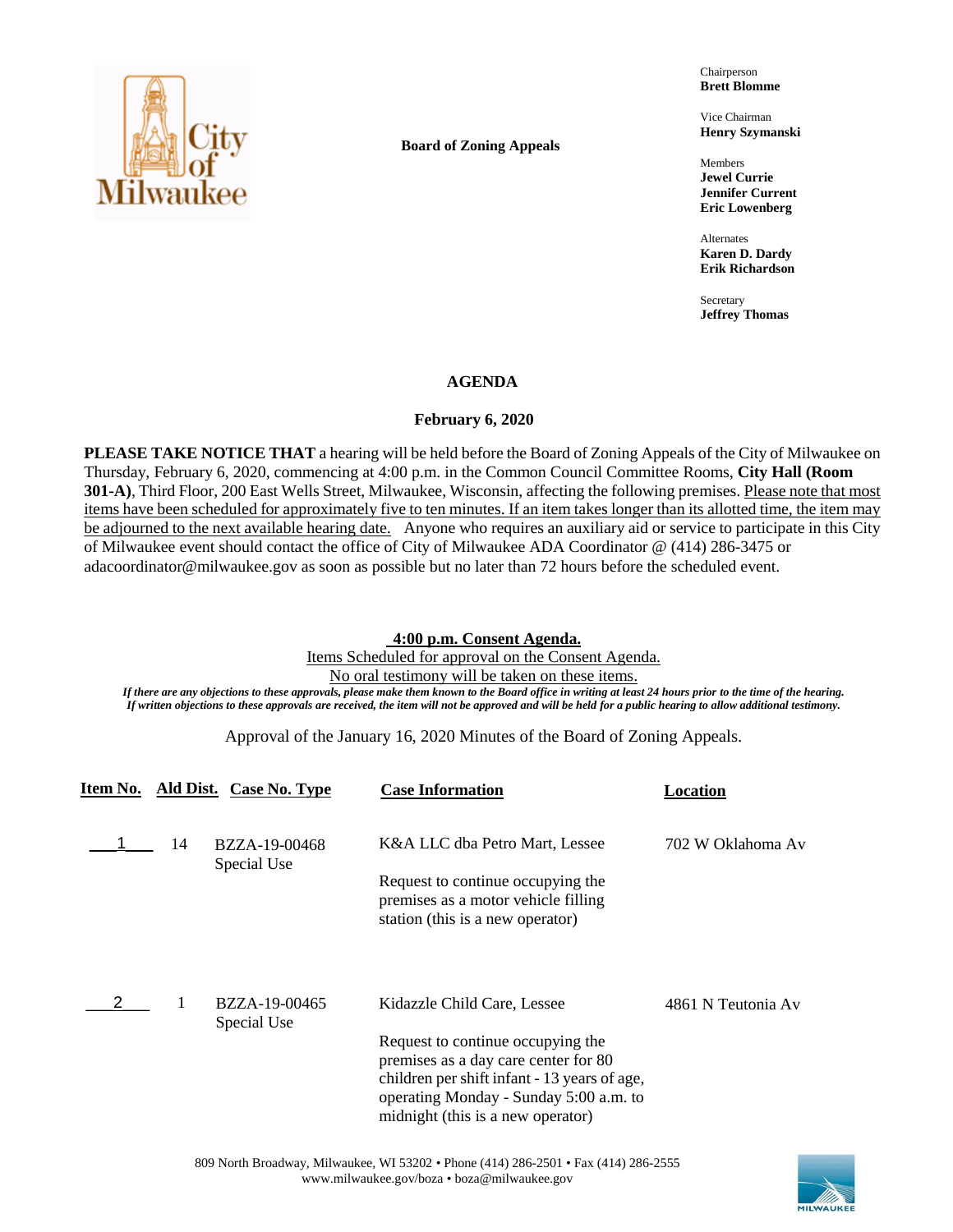| Board of Zoning Appeals, Hearing on Thursday, February 6, 2020 |  |  |  |
|----------------------------------------------------------------|--|--|--|
|                                                                |  |  |  |

|  | Item No. Ald Dist. Case No. Type | <b>Case Information</b> | Location |
|--|----------------------------------|-------------------------|----------|
|  |                                  |                         |          |

## **4:00 p.m. Consent Agenda (continued)**

Items Scheduled for approval on the Consent Agenda.

No oral testimony will be taken on these items.

*If there are any objections to these approvals, please make them known to the Board office in writing at least 24 hours prior to the time of the hearing. If written objections to these approvals are received, the item will not be approved and will be held for a public hearing to allow additional testimony.*

| З | 3 | BZZA-19-00475<br>Use Variance | TAG 1, LLC, Property Owner<br>Request to occupy a portion of the<br>premises as a food processing facility                                                                                                                  | 1818 N Farwell Av          |
|---|---|-------------------------------|-----------------------------------------------------------------------------------------------------------------------------------------------------------------------------------------------------------------------------|----------------------------|
| 4 | 5 | BZZA-19-00469<br>Special Use  | Harmony Social Services, CPA, Inc.,<br>Lessee<br>Request to continue occupying the<br>premises as a social service facility                                                                                                 | 8430 W Capitol Dr          |
| 5 | 6 | BZZA-19-00474<br>Special Use  | Cave Enterprises Operations, LLC,<br>Lessee<br>Request to continue occupying the<br>premises as a fast-food/carry-out<br>restaurant with a drive through facility<br>(this is a new operator)                               | 2862 N Martin L King Jr Dr |
| 6 | 6 | BZZA-19-00487<br>Special Use  | Gracefully Caring 4 Kidz, LLC,<br>Lessee<br>Request to continue occupying the<br>premises as a day care center for 60<br>children per shift infant - 12 years of age,<br>operating Monday - Friday 6:00 a.m. to<br>midnight | 3414 N Port Washington Av  |
|   | 9 | BZZA-19-00490<br>Special Use  | Ross IES, Lessee<br>Request to occupy a portion of the<br>premises as a social service facility                                                                                                                             | 7800 W Brown Deer Rd 200   |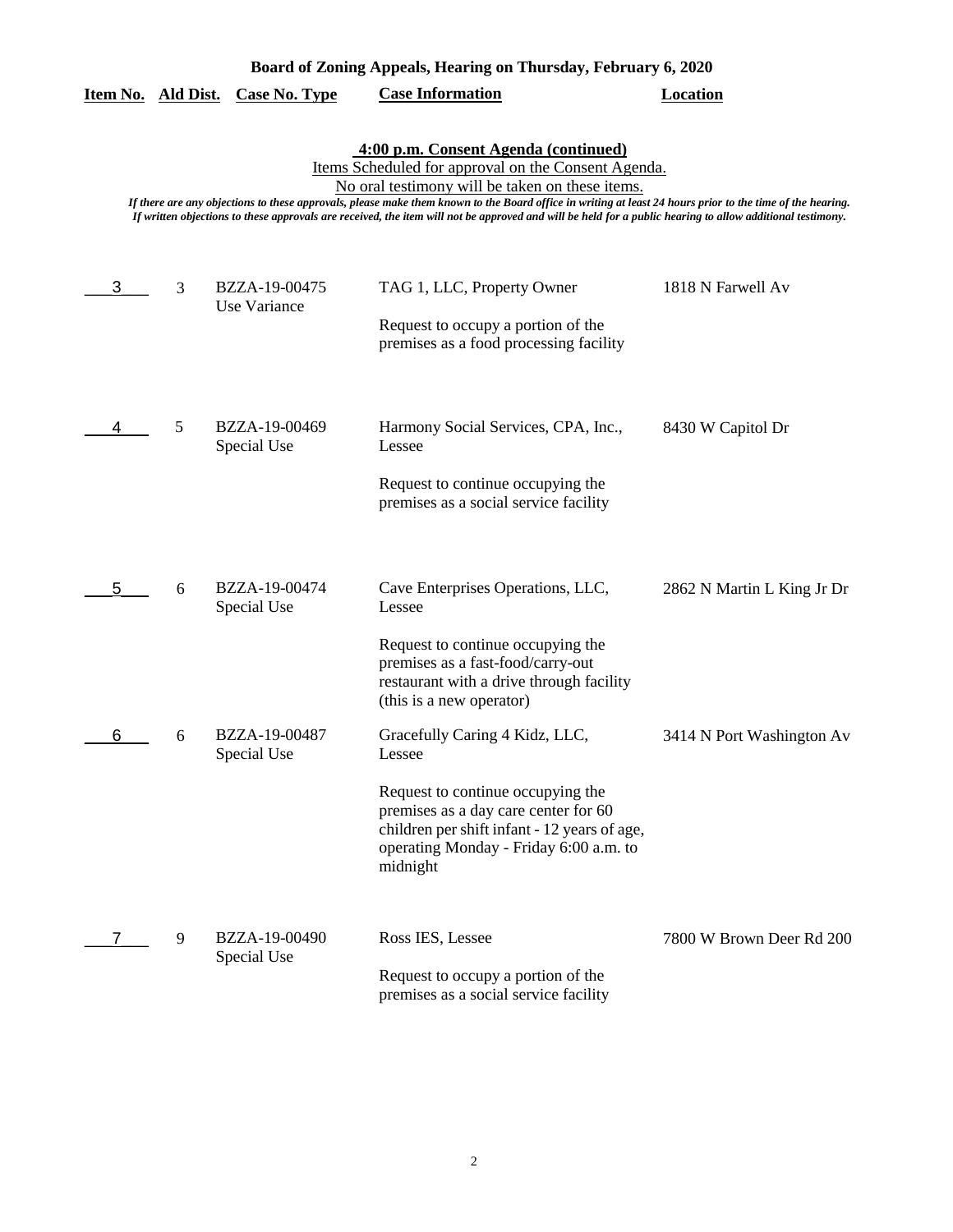| 4:00 p.m. Consent Agenda (continued)<br>Items Scheduled for approval on the Consent Agenda.<br>No oral testimony will be taken on these items.<br>If there are any objections to these approvals, please make them known to the Board office in writing at least 24 hours prior to the time of the hearing.<br>If written objections to these approvals are received, the item will not be approved and will be held for a public hearing to allow additional testimony. |    |                                              |                                                                                                                                                                                                                                                                                                     |                    |  |
|--------------------------------------------------------------------------------------------------------------------------------------------------------------------------------------------------------------------------------------------------------------------------------------------------------------------------------------------------------------------------------------------------------------------------------------------------------------------------|----|----------------------------------------------|-----------------------------------------------------------------------------------------------------------------------------------------------------------------------------------------------------------------------------------------------------------------------------------------------------|--------------------|--|
| 8                                                                                                                                                                                                                                                                                                                                                                                                                                                                        | 9  | BZZA-19-00489<br><b>Dimensional Variance</b> | <b>Ball Metalpack, Property Owner</b><br>Request to allow two wall signs that<br>exceed the maximum allowed display<br>area                                                                                                                                                                         | 8500 W Tower Av    |  |
| 9                                                                                                                                                                                                                                                                                                                                                                                                                                                                        | 12 | BZZA-19-00479<br>Special Use                 | Right Turn II, Property Owner<br>Request to continue occupying the<br>premises as a group home for 7<br>occupants                                                                                                                                                                                   | 2479 S 11Th St     |  |
| 10                                                                                                                                                                                                                                                                                                                                                                                                                                                                       | 12 | BZZA-19-00482<br>Use Variance                | Little Angeles Day Care Center, LLC,<br><b>Property Owner</b><br>Request to increase the number of<br>children from 40 to 45 per shift and<br>continue occupying the premises as a<br>day care center for children infant - 12<br>years of age, operating Monday - Friday<br>5:00 a.m. to 7:00 p.m. | 1631 W Mitchell St |  |
| 11                                                                                                                                                                                                                                                                                                                                                                                                                                                                       | 13 | BZZA-19-00473<br>Special Use                 | Cave Enterprises Operations, LLC,<br>Lessee<br>Request to continue occupying the<br>premises as a fast-food/carry-out<br>restaurant with a drive through facility<br>(this is a new operator)                                                                                                       | 175 W Layton Av    |  |
| 12                                                                                                                                                                                                                                                                                                                                                                                                                                                                       | 13 | BZZA-19-00488<br>Special Use                 | Islamic Foundation of Greater<br>Milwaukee, Inc. dba Islamic Society of<br>Milwaukee and Salam School, Property<br>Owner<br>Request to continue occupying a portion<br>of the premises as an elementary and<br>secondary school                                                                     | 801 W Layton Av    |  |

**Board of Zoning Appeals, Hearing on Thursday, February 6, 2020** 

**Item No. Ald Dist. Case No. Type Case Information Location**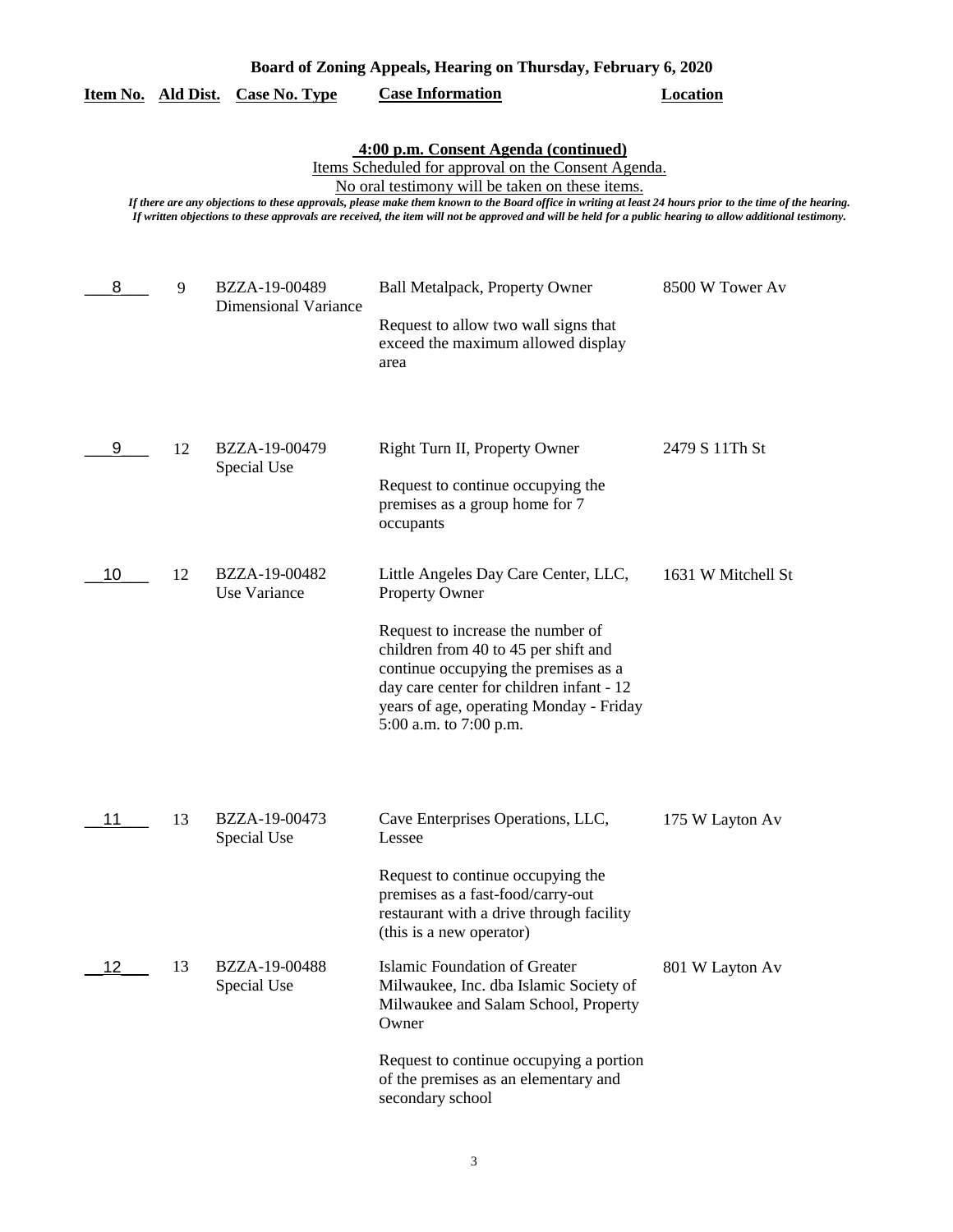|                    | Board of Zoning Appeals, Hearing on Thursday, February 6, 2020 |                                              |                                                                                                                                                                                      |                       |  |  |
|--------------------|----------------------------------------------------------------|----------------------------------------------|--------------------------------------------------------------------------------------------------------------------------------------------------------------------------------------|-----------------------|--|--|
| Item No. Ald Dist. |                                                                | <b>Case No. Type</b>                         | <b>Case Information</b>                                                                                                                                                              | <b>Location</b>       |  |  |
|                    |                                                                |                                              | 4:15 p.m. Public Hearings.<br>Please note that each item scheduled for a public hearing has been scheduled for approximately five to ten minutes.                                    |                       |  |  |
|                    |                                                                |                                              | If an item takes longer than its allotted time, the item may be adjourned to the next available hearing date.                                                                        |                       |  |  |
|                    |                                                                |                                              |                                                                                                                                                                                      |                       |  |  |
| 13                 | 14                                                             | BZZA-19-00437<br>Use Variance                | Gina Christo dba Chakra's By Sable,<br>Lessee                                                                                                                                        | 3397 S Howell Av      |  |  |
|                    |                                                                |                                              | Request to continue occupying the<br>premises as a personal service facility                                                                                                         |                       |  |  |
| 14                 | 14                                                             | BZZA-19-00481<br>Use Variance                | La Causa, Inc., Prospective Buyer                                                                                                                                                    | 3860 S Howell Av      |  |  |
|                    |                                                                |                                              | Request to occupy the premises as a day<br>care center for 110 children infant - 12<br>years of age, operating Monday - Friday<br>from 6:00 a.m. to 6:00 p.m.                        |                       |  |  |
|                    |                                                                |                                              |                                                                                                                                                                                      |                       |  |  |
| 15                 | 15                                                             | BZZA-19-00494<br>Special Use                 | The Benedict Center, Lessee                                                                                                                                                          | 2347 W Fond Du Lac Av |  |  |
|                    |                                                                |                                              | Request to occupy the premises as a<br>social service facility                                                                                                                       |                       |  |  |
| 16                 | 15                                                             | BZZA-19-00478<br>Special Use                 | A N T Child Development Center,<br>Property Owner                                                                                                                                    | 2464 N 34Th St        |  |  |
|                    |                                                                |                                              | Request to occupy the premises as a 24<br>hour family day care home for 8 children<br>per shift infant - 12 years of age,<br>operating Monday - Sunday                               |                       |  |  |
|                    |                                                                |                                              |                                                                                                                                                                                      |                       |  |  |
| 17                 | 1                                                              | BZZA-19-00466<br><b>Dimensional Variance</b> | Linda Gorka, Property Owner                                                                                                                                                          | 3733 W Florist Av     |  |  |
|                    |                                                                |                                              | Request to allow a 6 foot high solid<br>wood fence along a side street that is not<br>located at least 5 feet from the sidewalk<br>and that is located within the vision<br>triangle |                       |  |  |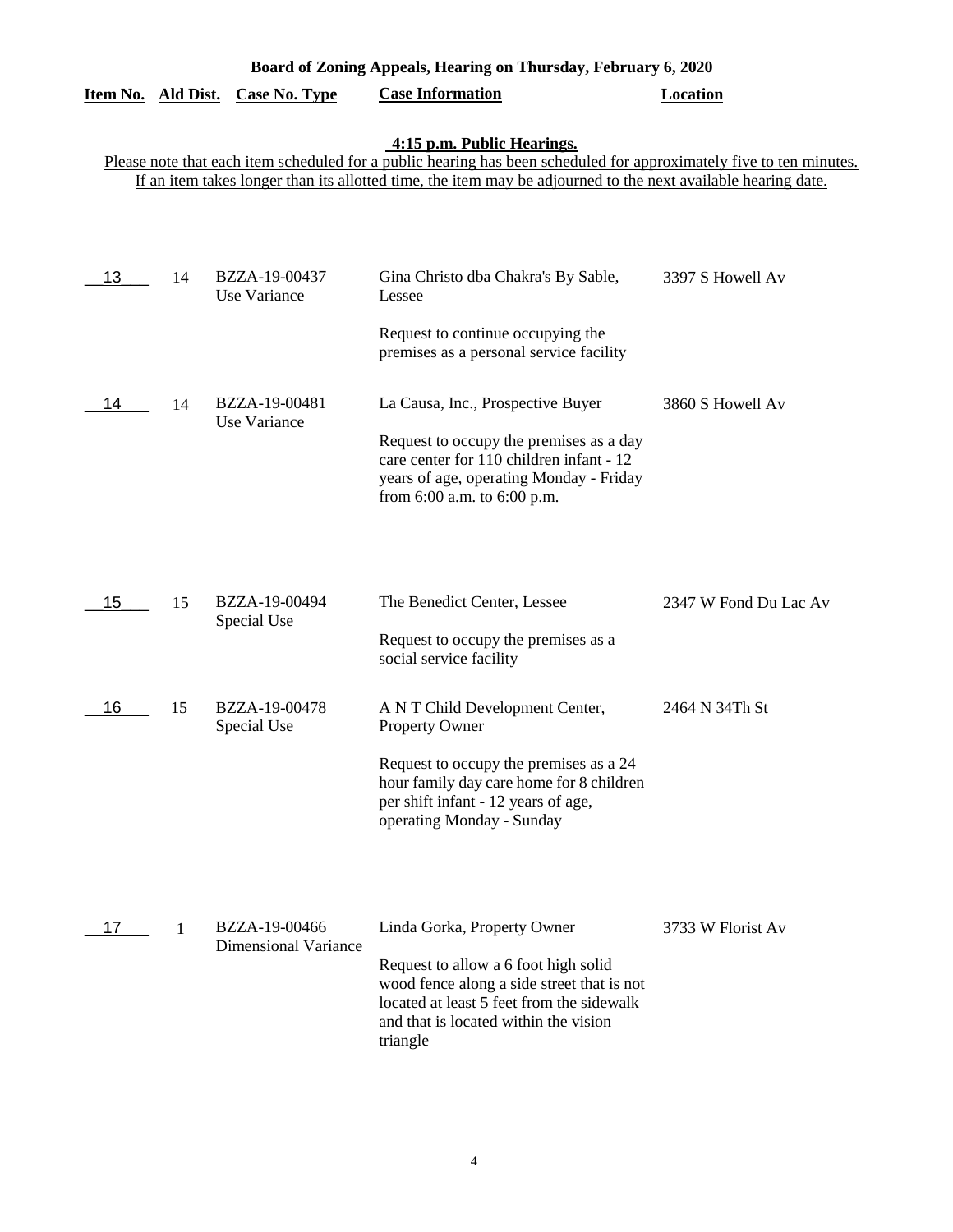|  |  | Board of Zoning Appeals, Hearing on Thursday, February 6, 2020 |  |
|--|--|----------------------------------------------------------------|--|
|  |  |                                                                |  |

# **Item No. Ald Dist. Case No. Type Case Information Location**

### **4:15 p.m. Public Hearings (continued)**

Please note that each item scheduled for a public hearing has been scheduled for approximately five to ten minutes. If an item takes longer than its allotted time, the item may be adjourned to the next available hearing date.

| 18 | 1              | BZZA-19-00306<br>Special Use                                  | Bodies Event, LLC, Lessee                                                                                                                                                                                                | 5235 N 35Th St          |
|----|----------------|---------------------------------------------------------------|--------------------------------------------------------------------------------------------------------------------------------------------------------------------------------------------------------------------------|-------------------------|
|    |                |                                                               | Request to occupy the premises as an<br>assembly hall                                                                                                                                                                    |                         |
| 19 | 1              | BZZA-19-00463<br>Special Use                                  | No Limit Auto, LLC, Lessee<br>Request to continue occupying the<br>premises as a light motor vehicle sales<br>and repair facility (this is a new operator)                                                               | 3841 W Villard Av       |
| 20 | 1              | BZZA-19-00357<br>Special Use,<br><b>Use Variance</b>          | Off the 10 Customs, LLC, Lessee<br>Request to occupy the premises as a light<br>motor vehicle sales facility and an<br>indoor salvage operation                                                                          | 3406 W Villard Av       |
| 21 | $\overline{2}$ | BZZA-19-00411<br>Use Variance                                 | Short Term Financial, LLC dba<br>AmeriCash Loans, Lessee<br>Request to occupy a portion of the<br>premises as an installment loan agency                                                                                 | 5821 W Silver Spring Dr |
| 22 | 3              | BZZA-19-00464<br>Use Variance,<br><b>Dimensional Variance</b> | Green Catch Properties, LLC,<br>Property Owner<br>Request to occupy the premises as a<br>multi-family dwelling that exceeds the<br>maximum allowed number of units and<br>does not meet the minimum required lot<br>area | 1659 N Van Buren St     |

**5:15 p.m. Public Hearings.**

Please note that each item scheduled for a public hearing has been scheduled for approximately five to ten minutes. If an item takes longer than its allotted time, the item may be adjourned to the next available hearing date.

 $-23$  4

Use Variance

BZZA-19-00410 Detail Doctors, LLC., Lessee 1334 N Van Buren St

Request to occupy the premises as a car wash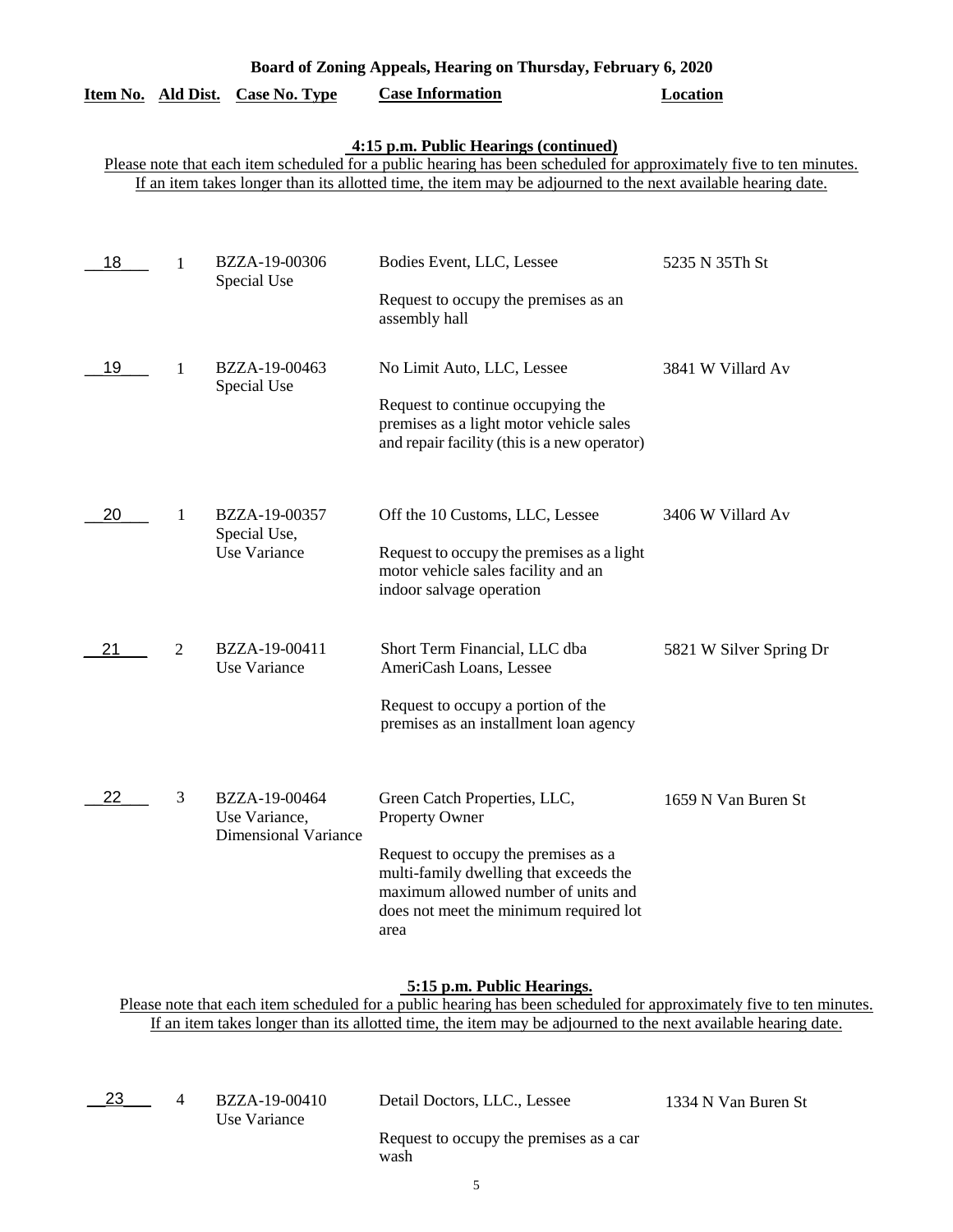#### **Board of Zoning Appeals, Hearing on Thursday, February 6, 2020**

# **Item No. Ald Dist. Case No. Type Case Information Location**

#### **5:15 p.m. Public Hearings (continued)**

Please note that each item scheduled for a public hearing has been scheduled for approximately five to ten minutes. If an item takes longer than its allotted time, the item may be adjourned to the next available hearing date.

| 24 | 4 | BZZA-19-00449<br>Special Use  | SKG Parking, LLC, Property Owner                                                                                                                                       | 300 N Van Buren St  |
|----|---|-------------------------------|------------------------------------------------------------------------------------------------------------------------------------------------------------------------|---------------------|
|    |   |                               | Request to continue occupying the<br>premises as a principal use parking lot<br>(this is a new operator)                                                               |                     |
| 25 | 4 | BZZA-19-00386<br>Special Use  | Interstate Parking Co., LLC, Lessee                                                                                                                                    | 792 N Broadway      |
|    |   |                               | Request to occupy the premises as a<br>principal use parking lot                                                                                                       |                     |
| 26 | 4 | BZZA-19-00492<br>Special Use  | Planet to Plate, Inc. c/o MKE SEED<br>HOLDINGS, LLC, Prospective Buyer                                                                                                 | 2734 W Wells St     |
|    |   |                               | Request to occupy the premises as a<br>plant, nursery or greenhouse                                                                                                    |                     |
| 27 | 4 | BZZA-19-00491<br>Special Use  | Planet to Plate, Inc. c/o MKE SEED<br>HOLDINGS, LLC, Prospective Buyer                                                                                                 | 817 N 27Th St       |
|    |   |                               | Request to occupy the premises as a<br>commercial farming enterprise                                                                                                   |                     |
| 28 | 4 | BZZA-19-00417<br>Special Use  | A Promise of Hope, Lessee                                                                                                                                              | 535 N 27Th St       |
|    |   |                               | Request to occupy the premises as a day<br>care center for 85 children per shift<br>$infant - 13$ years of age, operating<br>Monday $-$ Sunday 5:30 a.m. to 8:00 p.m.  |                     |
| 29 | 4 | BZZA-19-00486<br>Special Use, | Verizon Wireless, Lessee                                                                                                                                               | 3000 W Wisconsin Av |
|    |   | Dimensional Variance          | Request to construct and occupy a<br>portion of the premises as outdoor<br>substation/distribution equipment that<br>does not meet the minimum required<br>landscaping |                     |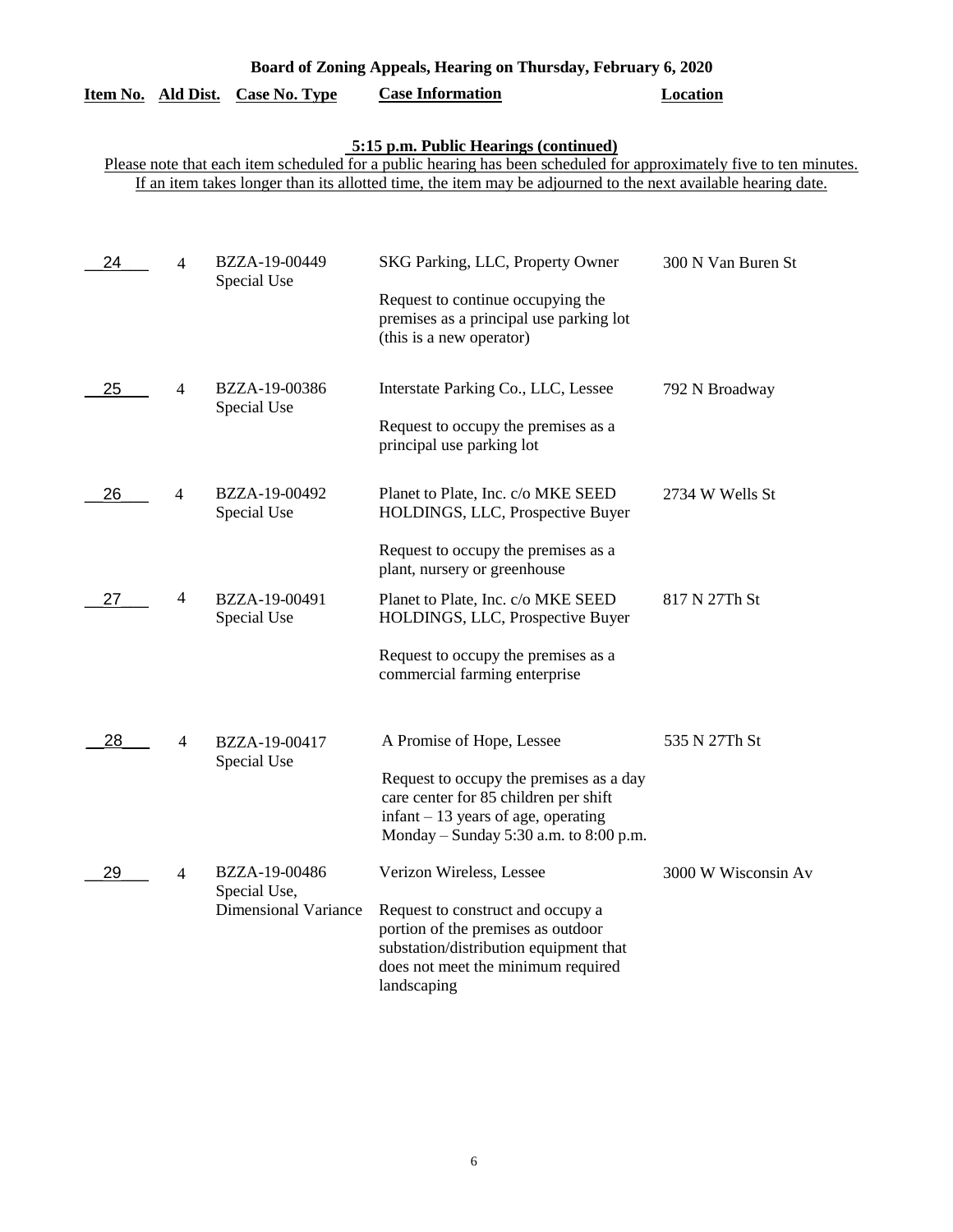| Board of Zoning Appeals, Hearing on Thursday, February 6, 2020 |                                                                                                                                                                                                                                                                               |                                  |                                                                                                                                                                                                                                                                                                                                                                |                    |  |  |  |
|----------------------------------------------------------------|-------------------------------------------------------------------------------------------------------------------------------------------------------------------------------------------------------------------------------------------------------------------------------|----------------------------------|----------------------------------------------------------------------------------------------------------------------------------------------------------------------------------------------------------------------------------------------------------------------------------------------------------------------------------------------------------------|--------------------|--|--|--|
| Item No. Ald Dist.                                             |                                                                                                                                                                                                                                                                               | <b>Case No. Type</b>             | <b>Case Information</b>                                                                                                                                                                                                                                                                                                                                        | <b>Location</b>    |  |  |  |
|                                                                | 5:15 p.m. Public Hearings (continued)<br>Please note that each item scheduled for a public hearing has been scheduled for approximately five to ten minutes.<br>If an item takes longer than its allotted time, the item may be adjourned to the next available hearing date. |                                  |                                                                                                                                                                                                                                                                                                                                                                |                    |  |  |  |
| 30                                                             | 5                                                                                                                                                                                                                                                                             | BZZA-19-00334<br>Special Use     | Auto Source, LLC, Lessee<br>Request to occupy a portion of the<br>premises as a light motor vehicle sales<br>facility                                                                                                                                                                                                                                          | 7704 W Appleton Av |  |  |  |
| 31                                                             | 6                                                                                                                                                                                                                                                                             | BZAP-19-00003<br>Appeal of Order | Earl Grunewald, Property Owner<br>Request to appeal an order from the<br>Department of Neighborhood Services<br>stating that all areas used for the parking<br>of motor vehicles or trailers or light or<br>heavy motor vehicle storage shall have<br>paved or approved surfaces and that the<br>premises is being occupied as an outdoor<br>salvage operation | 4117 N Richards St |  |  |  |
| 32                                                             | 7                                                                                                                                                                                                                                                                             | BZZA-19-00455<br>Special Use     | Kings and Queens World Child<br>Development Center, LLC, Lessee<br>Request to occupy a portion of the<br>premises as a day care center for 70<br>children per shift infant - 13 years of age,<br>operating Monday - Friday 6:00 a.m. to<br>11:00 p.m.                                                                                                          | 3725 N Sherman Bl  |  |  |  |
| 33                                                             | $\tau$                                                                                                                                                                                                                                                                        | BZZA-19-00480<br>Special Use     | Revive Transitional Living Center II,<br>Property Owner<br>Request to continue occupying the<br>premises as a group home for 5<br>occupants                                                                                                                                                                                                                    | 2825 N 46Th St     |  |  |  |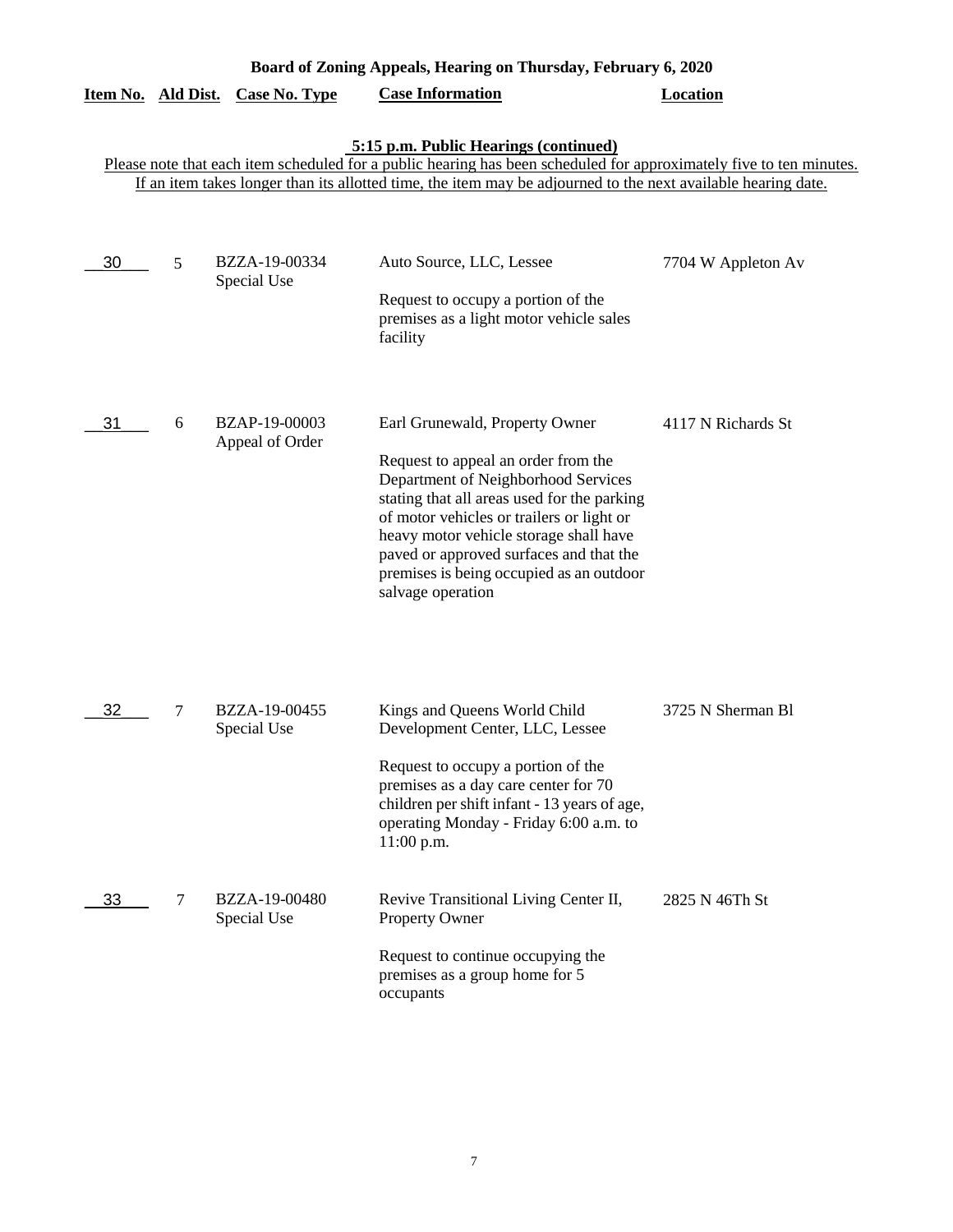| Board of Zoning Appeals, Hearing on Thursday, February 6, 2020 |   |                                                 |                                                                                                                                                                                                                                                                                                                                                                                                     |                    |  |
|----------------------------------------------------------------|---|-------------------------------------------------|-----------------------------------------------------------------------------------------------------------------------------------------------------------------------------------------------------------------------------------------------------------------------------------------------------------------------------------------------------------------------------------------------------|--------------------|--|
| <u>Item No. Ald Dist.</u>                                      |   | <b>Case No. Type</b>                            | <b>Case Information</b>                                                                                                                                                                                                                                                                                                                                                                             | <b>Location</b>    |  |
|                                                                |   |                                                 | 6:15 p.m. Public Hearings.<br>Please note that each item scheduled for a public hearing has been scheduled for approximately five to ten minutes.<br>If an item takes longer than its allotted time, the item may be adjourned to the next available hearing date.                                                                                                                                  |                    |  |
| 34                                                             | 7 | BZZA-19-00461<br>Special Use                    | Reflections Youth Facility, LLC, Lessee 2904 N 23Rd St<br>Request to occupy the premises as a<br>group foster home for 5 occupants                                                                                                                                                                                                                                                                  |                    |  |
| 35                                                             |   | 7 BZZA-19-00493<br>Special Use,<br>Use Variance | MKG Logistics, LLC, Property Owner<br>Request to occupy the premises as a light<br>motor vehicle sales and repair facility,<br>ground transportation service, and an<br>indoor salvage operation                                                                                                                                                                                                    | 2715 W Townsend St |  |
| 36                                                             | 8 | BZZA-19-00484<br>Use Variance                   | <b>BrewCity CrossFit, Lessee</b><br>Request to expand the Board-approved<br>health club (into tenant space 1539 W St.<br>Paul Av.)                                                                                                                                                                                                                                                                  | 1601 W St Paul Av  |  |
| 37                                                             | 8 | BZZA-19-00477<br>Special Use                    | Happy Hearts Childcare Center, LLC,<br>Lessee<br>Request to increase the number of<br>children from 8 to 30 1st shift and 20<br>children 2nd shift, decrease the hours<br>of operation from Monday - Sunday 6:00<br>a.m. - midnight to Monday - Friday from<br>6:00 a.m. - 9:00 p.m. and<br>Saturday - Sunday 6:00 a.m. - 6:00 p.m.,<br>and continue occupying the premises as<br>a day care center | 2201 S 20Th St     |  |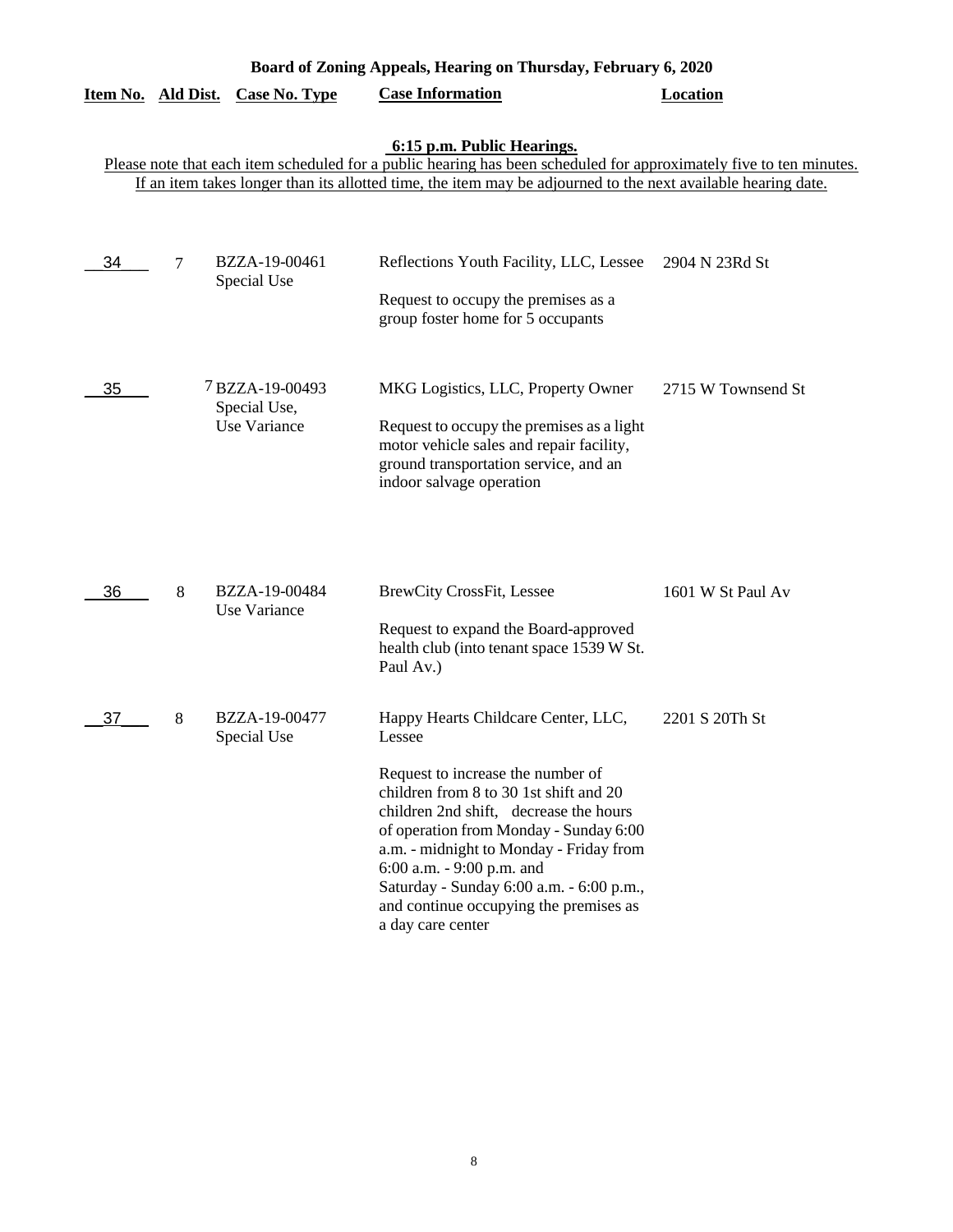| Board of Zoning Appeals, Hearing on Thursday, February 6, 2020 |    |                                                              |                                                                                                                                                                                                                                                                                                                         |                    |  |
|----------------------------------------------------------------|----|--------------------------------------------------------------|-------------------------------------------------------------------------------------------------------------------------------------------------------------------------------------------------------------------------------------------------------------------------------------------------------------------------|--------------------|--|
| <u>Item No. Ald Dist.</u>                                      |    | <b>Case No. Type</b>                                         | <b>Case Information</b>                                                                                                                                                                                                                                                                                                 | <b>Location</b>    |  |
|                                                                |    |                                                              | 6:15 p.m. Public Hearings (continued)<br>Please note that each item scheduled for a public hearing has been scheduled for approximately five to ten minutes.<br>If an item takes longer than its allotted time, the item may be adjourned to the next available hearing date.                                           |                    |  |
| 38                                                             | 10 | BZZA-19-00445<br>Special Use                                 | Stepping Milestone's Baby House,<br>Lessee<br>Request to occupy the premises as a day<br>care center for 40 children per shift<br>infant - 12 years of age, operating<br>Sunday - Saturday 5:30 a.m. to 11:30<br>p.m.                                                                                                   | 5304 W Burleigh St |  |
| 39                                                             | 10 | BZZA-19-00446<br>Special Use                                 | <b>Stepping Milestone's Learning</b><br>Academy, Lessee<br>Request to increase the hours of<br>operation from 6:00 a.m. - 11:00 p.m. to<br>5:30 a.m. - 11:30 p.m. and continue<br>occupying the premises as a day care<br>center for 104 children per shift<br>infant - 12 years of age, operating<br>Sunday - Saturday | 5312 W Burleigh St |  |
| 40                                                             | 12 | BZZA-19-00394<br>Use Variance                                | Nancy Schmitz, Property Owner<br>Request to occupy a portion of the<br>premises as an outdoor storage facility<br>(storage container)                                                                                                                                                                                   | 2637 S 15Th Pl     |  |
| 41                                                             | 12 | BZZA-19-00448<br>Special Use,<br><b>Dimensional Variance</b> | Cream City Photo Video, LLC dba<br>Cream City Weddings, Lessee<br>Request to occupy the premises as an<br>assembly hall without the minimum<br>required parking                                                                                                                                                         | 908 S 5Th St       |  |
| 42                                                             | 12 | BZZA-18-00177<br>Special Use                                 | Maria Espinoza, Lessee<br>Request to occupy a portion of the<br>premises as a general retail<br>establishment and personal instruction<br>school                                                                                                                                                                        | 1835 S 7Th St      |  |